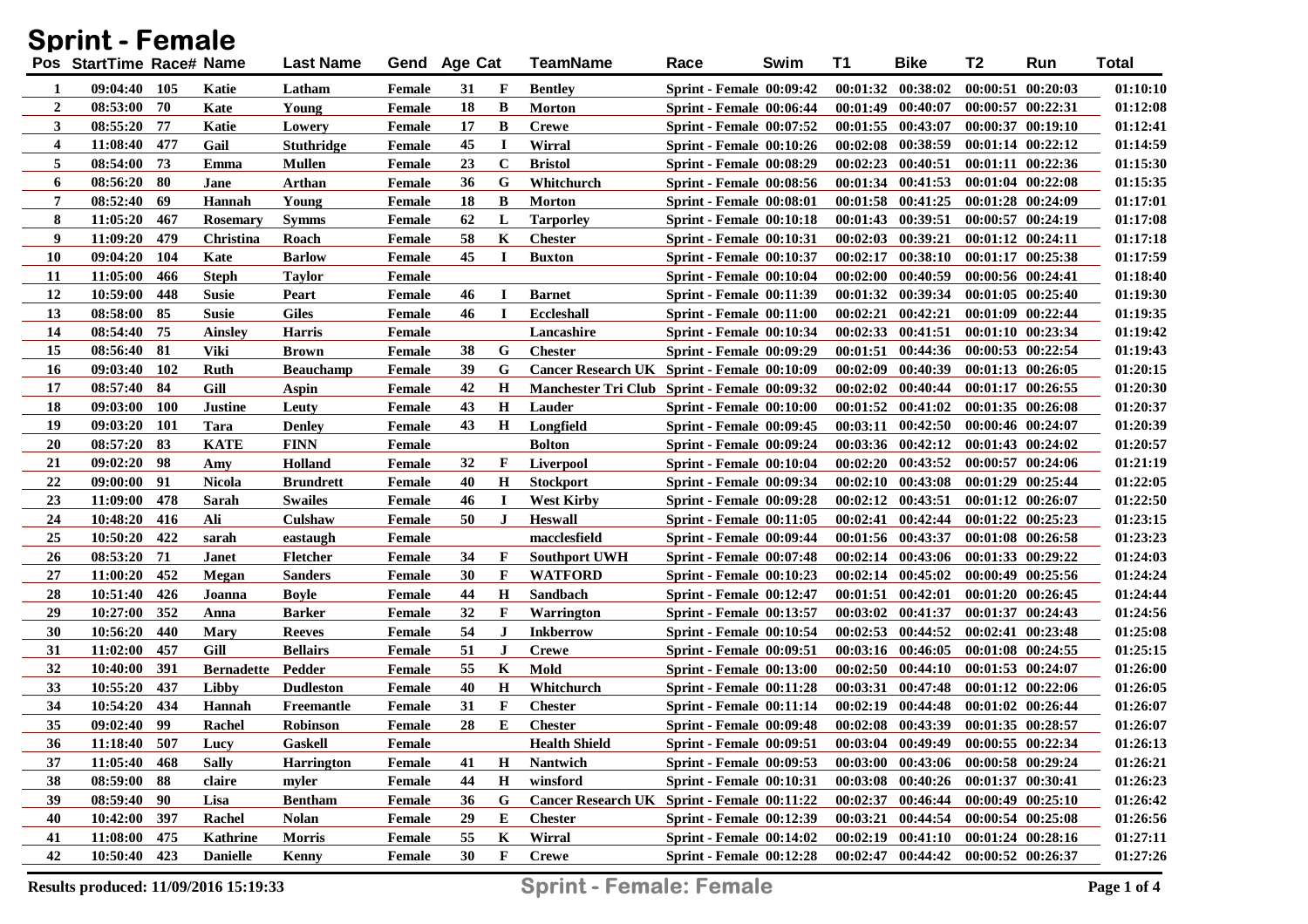|    | Pos StartTime Race# Name |     |                  | <b>Last Name</b>    | Gend Age Cat |           |             | <b>TeamName</b>                             | Race                            | Swim | T1       | <b>Bike</b>                         | T2                    | Run               | <b>Total</b> |
|----|--------------------------|-----|------------------|---------------------|--------------|-----------|-------------|---------------------------------------------|---------------------------------|------|----------|-------------------------------------|-----------------------|-------------------|--------------|
| 43 | 10:41:00 394             |     | Susan            | Poole               | Female       | 50        | J           | Wistaston                                   | <b>Sprint - Female 00:13:42</b> |      |          | $00:02:25$ $00:46:58$               | 00:00:48 00:24:27     |                   | 01:28:20     |
| 44 | 11:02:40                 | 459 | June             | Gladman             | Female       | $\bf{0}$  |             | Warrington                                  | <b>Sprint - Female 00:11:12</b> |      |          | $00:02:20$ $00:43:21$               | 00:01:21 00:30:09     |                   | 01:28:23     |
| 45 | 08:57:00                 | 82  | Abigail          | <b>Baines</b>       | Female       | 32        | F           | <b>Nantwich</b>                             | <b>Sprint - Female 00:10:06</b> |      |          | $00:02:49$ $00:45:14$               | $00:01:21$ $00:28:54$ |                   | 01:28:24     |
| 46 | 10:55:40                 | 438 | <b>Bethany</b>   | Lea                 | Female       | 36        | G           | Sandbach                                    | <b>Sprint - Female 00:10:49</b> |      |          | 00:02:06 00:48:51                   | $00:00:48$ $00:25:53$ |                   | 01:28:27     |
| 47 | 10:58:20                 | 446 | Leanne           | Ayres               | Female       | 32        | F           | Wilmslow                                    | <b>Sprint - Female 00:11:16</b> |      |          | 00:03:36 00:45:01                   | $00:01:40$ $00:27:10$ |                   | 01:28:43     |
| 48 | 09:01:00                 | 94  | Louise           | Moore               | Female       | 50        | J           | <b>High Peak</b>                            | <b>Sprint - Female 00:10:35</b> |      |          | 00:02:19 00:43:26                   | $00:01:21$ $00:31:11$ |                   | 01:28:52     |
| 49 | 10:43:40                 | 402 | Karen            | Line                | Female       | 50        | J           | <b>Biddulph</b>                             | Sprint - Female 00:12:28        |      | 00:03:39 | 00:41:29                            | $00:01:40$ $00:29:42$ |                   | 01:28:58     |
| 50 | 08:58:40                 | -87 | Anna             | <b>Mills Morgan</b> | Female       | 38        | G           | Abergele                                    | <b>Sprint - Female 00:10:23</b> |      | 00:02:07 | 00:45:03                            | $00:01:15$ $00:30:10$ |                   | 01:28:58     |
| 51 | 10:56:00                 | 439 | <b>Catherine</b> | <b>Nash</b>         | Female       | 30        | F           | <b>Sandbach</b>                             | <b>Sprint - Female 00:11:35</b> |      | 00:04:09 | 00:47:40                            | $00:01:18$ $00:24:22$ |                   | 01:29:04     |
| 52 | 09:05:00                 | 106 | <b>Alison</b>    | McLaughlan          | Female       |           |             | Hale                                        | <b>Sprint - Female 00:10:51</b> |      | 00:02:07 | 00:46:06                            | 00:01:37 00:28:30     |                   | 01:29:11     |
| 53 | 11:02:20                 | 458 | Rachel           | <b>Matthews</b>     | Female       | 47        |             | <b>Stoke on Trent</b>                       | <b>Sprint - Female 00:10:49</b> |      |          | 00:02:42 00:47:14                   | $00:00:53$ $00:28:07$ |                   | 01:29:45     |
| 54 | 09:00:20                 | 92  | <b>Clare</b>     | <b>Bratt</b>        | Female       | 36        | G           | <b>Novus</b>                                | <b>Sprint - Female 00:08:59</b> |      | 00:02:20 | 00:51:29                            | $00:00:44$ $00:26:14$ |                   | 01:29:46     |
| 55 | 10:59:20                 | 449 | Carly            | <b>Baines</b>       | Female       | 36        | G           | <b>Darwen</b>                               | <b>Sprint - Female 00:11:26</b> |      |          | 00:03:56 00:46:51                   | $00:00:54$ $00:26:40$ |                   | 01:29:47     |
| 56 | 11:20:20                 | 512 | Jennie           | Doyle               | Female       | 45        | - 1         | <b>Health Shield</b>                        | <b>Sprint - Female 00:12:16</b> |      |          | 00:03:06 00:45:30                   | $00:02:06$ $00:26:59$ |                   | 01:29:57     |
| 57 | 11:00:40                 | 453 | Elle             | Jordan              | Female       | 38        | G           | <b>Manchester</b>                           | <b>Sprint - Female 00:11:17</b> |      |          | 00:02:43 00:47:52                   | $00:01:04$ $00:27:05$ |                   | 01:30:01     |
| 58 | 10:33:00                 | 370 | Liz              | <b>Stott</b>        | Female       | 54        | J           | <b>Chester</b>                              | <b>Sprint - Female 00:10:39</b> |      | 00:04:01 | 00:45:55                            | 00:02:39 00:27:26     |                   | 01:30:40     |
| 59 | 11:03:40                 | 462 | <b>Kerry</b>     | Taylor              | Female       | 31        | F           | Trentham                                    | <b>Sprint - Female 00:10:25</b> |      |          | 00:03:04 00:45:35                   | $00:01:12$ $00:30:30$ |                   | 01:30:46     |
| 60 | 09:04:00                 | 103 | Liz              | <b>Preston</b>      | Female       | 40        | H           | <b>Crewe</b>                                | <b>Sprint - Female 00:09:22</b> |      |          | 00:03:33 00:46:35                   | $00:02:16$ $00:29:04$ |                   | 01:30:50     |
| 61 | 10:48:40                 | 417 | Olivia           | Ratcliffe           | Female       | <b>20</b> | $\mathbf C$ | Rochdale                                    | <b>Sprint - Female 00:13:19</b> |      |          | $00:02:48$ $00:44:05$               | $00:02:43$ $00:28:26$ |                   | 01:31:21     |
| 62 | 11:08:20                 | 476 | <b>Stella</b>    | <b>Shackel</b>      | Female       | 44        | H           | Liverpool                                   | <b>Sprint - Female 00:10:23</b> |      | 00:03:51 | 00:45:02                            | $00:01:21$ $00:30:52$ |                   | 01:31:29     |
| 63 | 10:37:40                 | 384 | <b>Susie</b>     | <b>Davies</b>       | Female       | 39        | G           | Rhyl                                        | <b>Sprint - Female 00:10:17</b> |      |          | $00:03:55$ $00:49:36$               | $00:01:01$ $00:26:41$ |                   | 01:31:30     |
| 64 | 08:55:40                 | 78  | Katie            | Landon              | Female       | 25        | E           | Cancer Research UK Sprint - Female 00:09:39 |                                 |      |          | $00:03:12$ $00:50:16$               | $00:00:57$ $00:27:57$ |                   | 01:32:01     |
| 65 | 10:37:20                 | 383 | Gemma            | Hodgson             | Female       | 33        | F           | <b>Stockport</b>                            | <b>Sprint - Female 00:12:30</b> |      |          | $00:02:48$ $00:46:29$               | $00:01:08$ $00:29:15$ |                   | 01:32:10     |
| 66 | 10:27:40                 | 354 | Helen            | <b>Perkins</b>      | Female       | 45        | $\bf{I}$    | <b>Knutsford</b>                            | <b>Sprint - Female 00:10:04</b> |      |          | $00:04:12$ $00:47:20$               | $00:01:10$ $00:29:26$ |                   | 01:32:12     |
| 67 | 11:09:40                 | 480 | Sarah            | Priest              | Female       | 44        | Н           | Whitchurch                                  | Sprint - Female 00:11:20        |      |          | $00:02:43$ $00:48:15$               | $00:01:12$ $00:29:06$ |                   | 01:32:36     |
| 68 | 10:36:20                 | 380 | Lisa             | Crompton            | Female       | 38        | G           | <b>Sale</b>                                 | <b>Sprint - Female 00:13:43</b> |      |          | $00:05:22$ $00:47:40$               | $00:02:10$ $00:24:17$ |                   | 01:33:12     |
| 69 | 10:46:40                 | 411 | Rosie            | Sevmour             | Female       | 30        | F           | #234                                        | <b>Sprint - Female 00:11:58</b> |      |          | $00:01:54$ $00:47:43$               |                       | 00:01:19 00:30:32 | 01:33:26     |
| 70 | 10:50:00                 | 421 | <b>Stacie</b>    | Godfrey             | Female       | 26        | Е           | <b>Wildcats</b>                             | <b>Sprint - Female 00:11:35</b> |      |          | 00:03:46 00:47:32                   | 00:01:31 00:29:07     |                   | 01:33:31     |
| 71 | 08:59:20                 | 89  | Sian             | Lofthouse           | Female       | 38        | G           | Cancer Research UK Sprint - Female 00:11:14 |                                 |      | 00:02:37 | 00:46:37                            | 00:01:33 00:31:38     |                   | 01:33:39     |
| 72 | 09:00:40                 | 93  | Kerry            | <b>Doherty</b>      | Female       | 42        | H           | <b>Stockport</b>                            | <b>Sprint - Female 00:10:00</b> |      | 00:03:52 | 00:50:30                            | $00:01:35$ $00:28:26$ |                   | 01:34:23     |
| 73 | 10:51:20                 | 425 | <b>Jessica</b>   | <b>Martin</b>       | Female       | 33        | F           | <b>Chester</b>                              | Sprint - Female 00:11:40        |      |          | $00:02:24$ $00:49:45$               | $00:00:54$ $00:29:51$ |                   | 01:34:34     |
| 74 | 10:32:00                 | 367 | Gisele           | <b>Bakkenist</b>    | Female       | 47        | $\bf I$     | <b>Manchester</b>                           | <b>Sprint - Female 00:12:50</b> |      |          | 00:03:32 00:48:35                   | $00:01:03$ $00:28:36$ |                   | 01:34:36     |
| 75 | 10:44:20                 | 404 | <b>Claire</b>    | Rowlands            | Female       | 42        | H           | <b>Chester</b>                              | Sprint - Female 00:14:11        |      |          | $00:03:40$ $00:51:02$               | $00:01:12$ $00:25:22$ |                   | 01:35:27     |
| 76 | 11:06:40                 | 471 | Julie            | Cullen              | Female       | 54        | J           | Ellesmere port                              | <b>Sprint - Female 00:10:26</b> |      |          | $00:02:59$ $00:52:43$               | 00:01:14 00:28:07     |                   | 01:35:29     |
| 77 | 10:59:40                 | 450 | <b>Mellissa</b>  | <b>Rhodes</b>       | Female       | 25        | Е           | <b>Stoke-on-Trent</b>                       | Sprint - Female 00:10:45        |      |          | 00:03:08 00:45:13 01:44:39 01:08:11 |                       |                   | 01:35:34     |
| 78 | 10:23:40                 | 342 | <b>Charley</b>   | Brankin             | Female       | 29        | E           | <b>Chorlton</b>                             | <b>Sprint - Female 00:12:18</b> |      |          | 00:04:13 00:52:06 00:00:58 00:26:01 |                       |                   | 01:35:36     |
| 79 | 11:07:20 473             |     | <b>Sally</b>     | <b>Egerton</b>      | Female       | 43        | H           | <b>Market drayton</b>                       | <b>Sprint - Female 00:09:20</b> |      |          | 00:03:22 00:48:01 00:01:46 00:33:40 |                       |                   | 01:36:09     |
| 80 | 10:46:00                 | 409 | Rachael          | Ward                | Female       | 47        |             | <b>Kingstone</b>                            | <b>Sprint - Female 00:13:12</b> |      |          | 00:02:44 00:49:41                   | 00:01:10 00:29:23     |                   | 01:36:10     |
| 81 | 10:54:00                 | 433 | Louise           | Ridgway             | Female       |           |             | <b>Northwich</b>                            | <b>Sprint - Female 00:11:43</b> |      |          | 00:03:18 00:50:46 00:00:56 00:29:36 |                       |                   | 01:36:19     |
| 82 | 10:35:40                 | 378 | Catherine        | <b>Salt</b>         | Female       | 45        | П           | <b>Staffs</b>                               | <b>Sprint - Female 00:15:16</b> |      |          | $00:04:03$ $00:45:14$               | $00:03:27$ $00:28:26$ |                   | 01:36:26     |
| 83 | 11:07:00                 | 472 | Sarah            | Day                 | Female       | 29        | E           | Warrington                                  | <b>Sprint - Female 00:12:03</b> |      |          | $00:03:53$ $00:48:26$               | 00:01:23 00:31:43     |                   | 01:37:28     |
| 84 | 10:42:40                 | 399 | <b>Shirley</b>   | Cox                 | Female       | 54        | J           | Liverpool                                   | <b>Sprint - Female 00:13:14</b> |      |          | $00:04:35$ $00:47:43$               | 00:01:34 00:30:29     |                   | 01:37:35     |
| 85 | 10:57:40 444             |     | Emily            | <b>Henderson</b>    | Female       | 30        | F           | Wirral                                      | <b>Sprint - Female 00:11:49</b> |      |          | $00:03:19$ $00:49:47$               | $00:01:12$ $00:32:02$ |                   | 01:38:09     |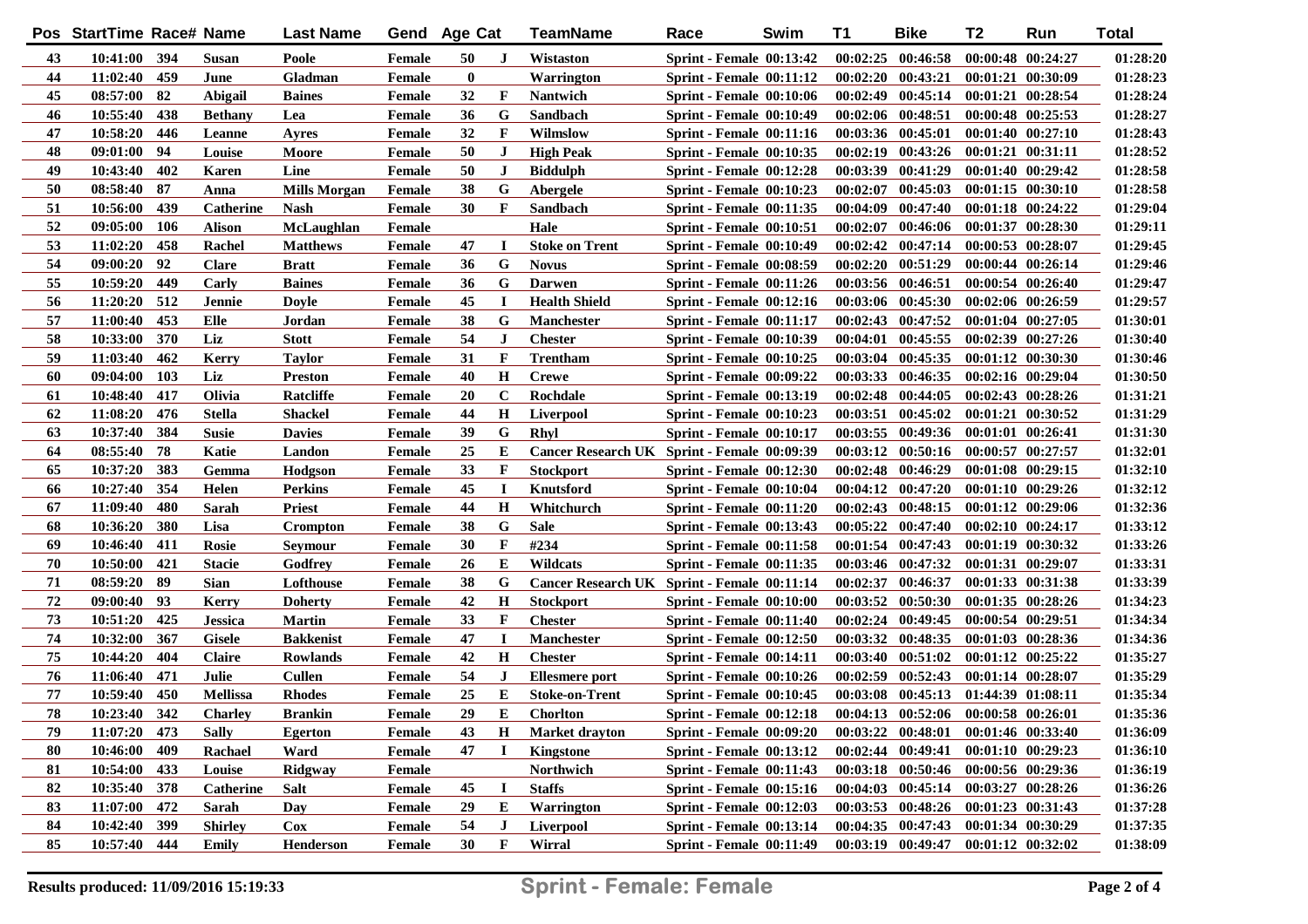| 10:45:20 407<br>$00:02:38$ $00:50:43$<br>$00:01:03$ $00:32:06$<br>86<br><b>Naomi</b><br>Female<br>34<br>F<br>Coventry<br><b>Sprint - Female 00:11:51</b><br>lee<br>31<br>$\mathbf{F}$<br>87<br>11:03:20<br>461<br>Peake<br>Widnes<br>00:04:05 00:51:04 00:01:10 00:30:44<br>Lucy<br><b>Female</b><br><b>Sprint - Female 00:11:20</b><br>88<br>10:28:00<br>355<br><b>Roddis</b><br>30<br>$\mathbf F$<br>$00:03:32$ $00:51:49$<br>Rebecca<br><b>Female</b><br>Wrexham<br><b>Sprint - Female 00:13:50</b><br>$00:01:26$ $00:27:56$<br>89<br>10:31:00<br>364<br><b>Williams</b><br>43<br>$\mathbf H$<br>Llanfairfechan<br>$00:02:49$ $00:48:02$<br>$00:01:28$ $00:31:52$<br>Andrea<br><b>Female</b><br><b>Sprint - Female 00:14:25</b><br>90<br>10:47:40<br>414<br>49<br>$00:02:48$ $00:52:52$<br>Elaine<br><b>I</b><br>$00:01:02$ $00:30:10$<br><b>Female</b><br><b>Preston</b><br><b>Sprint - Female 00:11:51</b><br>Snape<br>390<br>91<br>10:39:40<br>42<br>$\mathbf H$<br>$00:02:36$ $00:49:15$<br>Helen<br>Whitchurch Tri Club Sprint - Female 00:13:29<br>$00:01:13$ $00:32:35$<br>Vernon<br><b>Female</b><br>92<br>10:40:40<br>393<br><b>Clare</b><br>35<br>G<br>$00:02:51$ $00:48:55$<br>Bovle<br><b>Female</b><br>Warrington<br><b>Sprint - Female 00:14:11</b><br>$00:00:58$ $00:32:15$<br>93<br>10:44:00<br>403<br><b>Valerie</b><br>58<br>K<br>$00:02:14$ $00:51:51$<br>Aherne<br><b>Female</b><br><b>Bollington</b><br><b>Sprint - Female 00:13:17</b><br>00:01:06 00:30:47<br>94<br>10:52:20<br>428<br>Helen<br>46<br>00:02:44 00:49:46 00:01:35 00:32:50<br><b>Jackson</b><br><b>Female</b><br>$\mathbf I$<br><b>Lilleshall Newport</b><br>Sprint - Female 00:12:38<br>95<br>09:02:00<br>97<br>Rachel<br>Hale<br>34<br>$\mathbf F$<br>$00:03:33$ $00:56:38$<br><b>Female</b><br>Wirral<br><b>Sprint - Female 00:09:07</b><br>$00:01:10$ $00:29:06$<br>96<br>10:30:40<br>363<br>44<br>$\mathbf H$<br>$00:02:59$ $00:49:34$<br>Emma<br>Hovendon<br><b>Female</b><br>Penmaenmawr<br><b>Sprint - Female 00:14:08</b><br>00:01:19 00:31:34<br>97<br>374<br>34<br>$\mathbf F$<br>$00:03:19$ $00:55:10$<br>10:34:20<br><b>Malpas</b><br>$00:01:06$ $00:31:15$<br><b>Catherine</b><br><b>Dowsett</b><br>Female<br><b>Sprint - Female 00:09:14</b><br>G<br>98<br>10:53:20<br>431<br>Whiston<br>38<br>00:03:28<br>00:53:13<br>00:01:01 00:29:16<br><b>Jenny</b><br><b>Female</b><br><b>Alsager</b><br><b>Sprint - Female 00:13:12</b><br>99<br>11:03:00<br>460<br>Louise<br>Hole<br>48<br><b>Crewe</b><br>$00:02:23$ $00:52:57$<br>00:01:19 00:33:45<br><b>Female</b><br><b>I</b><br><b>Sprint - Female 00:09:49</b><br>Kate<br><b>100</b><br>10:48:00<br>415<br><b>Stride</b><br>48<br>$\bf{I}$<br><b>Lilleshall Newport</b><br>$00:02:43$ $00:49:50$<br>00:01:24 00:34:20<br><b>Female</b><br><b>Sprint - Female 00:12:06</b><br>34<br>101<br>11:10:40<br>483<br><b>Victoria</b><br>F<br>$00:03:23$ $00:52:39$<br>00:01:10 00:33:03<br>Keegan<br><b>Female</b><br>Cuddington<br>Sprint - Female 00:10:26<br>102<br>10:38:00<br>385<br><b>Karen</b><br>$00:03:42$ $00:52:41$<br><b>Mawditt</b><br><b>Female</b><br>47<br><b>I</b><br>market drayton<br><b>Sprint - Female 00:15:16</b><br>00:01:36 00:27:38<br><b>Selina</b><br>103<br>10:52:40<br>429<br>Sodha<br>33<br>$\mathbf F$<br>$00:04:30$ $00:49:46$<br><b>Female</b><br><b>Nantwich</b><br><b>Sprint - Female 00:15:51</b><br>00:01:28 00:29:19<br>104<br>10:56:40<br>441<br>Lisa<br>40<br>$\bf H$<br><b>Novus</b><br>00:04:00<br>00:56:32<br>00:00:53 00:28:35<br>Ouinn<br>Female<br><b>Sprint - Female 00:11:25</b><br>105<br>10:28:40<br>357<br>Pamela<br>$\bf{I}$<br>Wigan<br>00:03:29<br>00:50:40<br>00:01:40 00:30:35<br>Hardcastle<br>48<br><b>Sprint - Female 00:15:05</b><br>Female<br>408<br>106<br>10:45:40<br>Emma<br><b>Tole</b><br>39<br>G<br><b>Glossop</b><br>$00:02:54$ $00:56:42$<br>$00:01:00$ $00:28:26$<br>Female<br><b>Sprint - Female 00:12:29</b><br>379<br>107<br>10:36:00<br>Keefe<br>37<br>G<br>$00:02:43$ $00:52:53$<br>00:01:15 00:30:18<br>Altrincham<br>Sprint - Female 00:14:50<br>Anna<br>Female<br>34<br>108<br>10:27:20<br>353<br><b>Claire</b><br>F<br>Kelsall<br>00:03:20 00:54:47<br>00:01:07 00:30:43<br>Glazzard<br><b>Sprint - Female 00:12:05</b><br><b>Female</b><br>474<br>109<br>11:07:40<br><b>Charlotte</b><br>Hudson<br>27<br>E<br>Withington<br>00:03:27<br>00:52:36<br>00:01:29 00:34:08<br>Female<br><b>Sprint - Female 00:10:43</b><br>386<br><b>110</b><br>10:38:20<br>L<br>$00:03:45$ $00:50:32$<br>00:01:36 00:32:55<br><b>Karen</b><br><b>Watets</b><br>60<br><b>Cheshire</b><br>Female<br><b>Sprint - Female 00:14:07</b><br>111<br>11:00:00<br>451<br>$\mathbf H$<br>00:02:33 00:51:09<br>Susanna<br>40<br>London<br>$00:02:10$ $00:36:11$<br><b>Posnett</b><br><b>Sprint - Female 00:12:01</b><br>Female<br>398<br>G<br>112<br>10:42:20<br>36<br><b>Radcliffe</b><br>00:02:28<br>00:49:39<br><b>Dolly</b><br><b>Sprint - Female 00:14:35</b><br>00:01:04 00:37:09<br><b>Hurley-Peet</b><br>Female<br>$\mathbf{F}$<br>113<br>10:49:20<br>419<br><b>Michelle</b><br>34<br><b>Cheshire</b><br>00:04:22<br>00:59:03<br>00:01:23 00:28:16<br>Rose<br><b>Sprint - Female 00:12:05</b><br>Female<br>418<br>114<br>10:49:00<br><b>Susan</b><br>61<br>L<br>00:05:17 00:53:22<br>00:01:35 00:31:46<br>Abergafenni<br><b>Sprint - Female 00:13:11</b><br>Lawrence<br>Female<br>389<br>G<br>115<br>10:39:20<br>Emma<br>37<br><b>Novus</b><br>$00:04:26$ $00:49:10$<br>Rosiak<br>Sprint - Female 00:14:00<br>00:01:41 00:36:01<br>Female<br>G<br>116<br>456<br>36<br>00:05:18 00:53:18<br>11:01:40<br><b>Sharon</b><br>00:01:37 00:32:19<br>Saunders<br>Female<br><b>Southport</b><br><b>Sprint - Female 00:13:21</b><br>G<br>117<br>11:01:20<br>455<br>38<br>00:06:13 00:53:21<br>00:01:39 00:32:17<br>Joanne<br>Pve<br><b>Southport</b><br><b>Sprint - Female 00:12:41</b><br>Female<br>118<br>10:58:00<br>445<br>Е<br>$00:02:26$ $00:51:25$<br>00:01:28 00:39:51<br>28<br><b>Hayley</b><br>Worsfold<br><b>Frimley Health Chari Sprint - Female 00:11:05</b><br>Female<br>119<br>350<br>Е<br>$00:03:05$ $00:58:47$<br>00:00:59 00:31:31<br>10:26:20<br>Rebecca<br><b>Roberts</b><br>28<br>Cancer Research UK Sprint - Female 00:12:49<br>Female<br>120<br>10:43:20<br>401<br>46<br>00:03:08 00:48:07<br>Wendy<br>Webb<br>Female<br>$\bf{I}$<br><b>St. Helens Tri</b><br><b>Sprint - Female 00:12:42</b><br>$00:01:14$ $00:42:20$<br>121<br>400<br>F<br>10:43:00<br>Emma<br>33<br><b>Doney</b><br><b>Sprint - Female 00:11:47</b><br>00:02:04 00:55:16 00:00:59 00:37:39<br><b>Done</b><br>Female<br>122<br>10:37:00 382<br><b>Hayley</b><br><b>Esgate</b><br><b>Female</b><br>32<br>F<br><b>Crewe</b><br><b>Sprint - Female 00:12:13</b><br>00:04:57 00:55:05 00:01:39 00:33:54<br>123<br>424<br>10:51:00<br>Louise<br>Law<br><b>Female</b><br>45<br><b>Tiverton</b><br><b>Sprint - Female 00:14:02</b><br>$00:02:35$ $00:56:49$<br>$00:01:45$ $00:32:55$<br>124<br>10:40:00 366<br><b>HS Fitness</b><br>00:04:54 00:57:12 00:01:10 00:33:26<br><b>Cathrine</b><br>O'Neill<br><b>Female</b><br>47<br>I<br><b>Sprint - Female 00:12:02</b><br>125<br>10:47:00 412<br>Cancer Research UK Sprint - Female 00:12:54<br>$00:03:45$ $00:53:40$<br>$00:01:59$ $00:37:38$<br><b>Catherine</b><br><b>Stephenson</b><br><b>Female</b><br>50<br>$\bf J$<br>$09:01:20$ 95<br>126<br>Ruth<br><b>Female</b><br>H<br>Sandbach<br><b>Sprint - Female 00:08:35</b><br>$00:02:34$ $01:10:11$<br>00:01:33 00:27:37<br>Bacci<br>41<br>127<br>10:35:20 377<br>Sophie<br><b>Edwards</b><br><b>Female</b><br>30<br>F<br>Liverpool<br><b>Sprint - Female 00:14:09</b><br>$00:04:35$ $01:00:58$<br>$00:01:22$ $00:29:34$<br>128<br>10:30:20 362<br><b>Manchester</b><br><b>Sprint - Female 00:23:58</b><br>Andrea<br>White<br><b>Female</b><br>40<br>H<br>$00:02:35$ $00:55:20$ $00:01:05$ $00:27:49$ | Pos StartTime Race# Name |  | <b>Last Name</b> | Gend | <b>Age Cat</b> | TeamName | Race | Swim | <b>T1</b> | <b>Bike</b> | T <sub>2</sub> | Run | <b>Total</b> |
|------------------------------------------------------------------------------------------------------------------------------------------------------------------------------------------------------------------------------------------------------------------------------------------------------------------------------------------------------------------------------------------------------------------------------------------------------------------------------------------------------------------------------------------------------------------------------------------------------------------------------------------------------------------------------------------------------------------------------------------------------------------------------------------------------------------------------------------------------------------------------------------------------------------------------------------------------------------------------------------------------------------------------------------------------------------------------------------------------------------------------------------------------------------------------------------------------------------------------------------------------------------------------------------------------------------------------------------------------------------------------------------------------------------------------------------------------------------------------------------------------------------------------------------------------------------------------------------------------------------------------------------------------------------------------------------------------------------------------------------------------------------------------------------------------------------------------------------------------------------------------------------------------------------------------------------------------------------------------------------------------------------------------------------------------------------------------------------------------------------------------------------------------------------------------------------------------------------------------------------------------------------------------------------------------------------------------------------------------------------------------------------------------------------------------------------------------------------------------------------------------------------------------------------------------------------------------------------------------------------------------------------------------------------------------------------------------------------------------------------------------------------------------------------------------------------------------------------------------------------------------------------------------------------------------------------------------------------------------------------------------------------------------------------------------------------------------------------------------------------------------------------------------------------------------------------------------------------------------------------------------------------------------------------------------------------------------------------------------------------------------------------------------------------------------------------------------------------------------------------------------------------------------------------------------------------------------------------------------------------------------------------------------------------------------------------------------------------------------------------------------------------------------------------------------------------------------------------------------------------------------------------------------------------------------------------------------------------------------------------------------------------------------------------------------------------------------------------------------------------------------------------------------------------------------------------------------------------------------------------------------------------------------------------------------------------------------------------------------------------------------------------------------------------------------------------------------------------------------------------------------------------------------------------------------------------------------------------------------------------------------------------------------------------------------------------------------------------------------------------------------------------------------------------------------------------------------------------------------------------------------------------------------------------------------------------------------------------------------------------------------------------------------------------------------------------------------------------------------------------------------------------------------------------------------------------------------------------------------------------------------------------------------------------------------------------------------------------------------------------------------------------------------------------------------------------------------------------------------------------------------------------------------------------------------------------------------------------------------------------------------------------------------------------------------------------------------------------------------------------------------------------------------------------------------------------------------------------------------------------------------------------------------------------------------------------------------------------------------------------------------------------------------------------------------------------------------------------------------------------------------------------------------------------------------------------------------------------------------------------------------------------------------------------------------------------------------------------------------------------------------------------------------------------------------------------------------------------------------------------------------------------------------------------------------------------------------------------------------------------------------------------------------------------------------------------------------------------------------------------------------------------------------------------------------------------------------------------------------------------------------------------------------------------------------------------------------------------------------------------------------------------------------------------------------------------------------------------------------------------------------------------------------------------------------------------------------------------------------------------------------------------------------------------------------------------------------------------------------------------------------------------------------------------------------------------------------------------------------------------------------------------------------------------------------------------------------------------------------------------------------------------------------------------------------------------------------------------------------------------------------------------------------------------------------------------------------------------------------------------------------------------|--------------------------|--|------------------|------|----------------|----------|------|------|-----------|-------------|----------------|-----|--------------|
|                                                                                                                                                                                                                                                                                                                                                                                                                                                                                                                                                                                                                                                                                                                                                                                                                                                                                                                                                                                                                                                                                                                                                                                                                                                                                                                                                                                                                                                                                                                                                                                                                                                                                                                                                                                                                                                                                                                                                                                                                                                                                                                                                                                                                                                                                                                                                                                                                                                                                                                                                                                                                                                                                                                                                                                                                                                                                                                                                                                                                                                                                                                                                                                                                                                                                                                                                                                                                                                                                                                                                                                                                                                                                                                                                                                                                                                                                                                                                                                                                                                                                                                                                                                                                                                                                                                                                                                                                                                                                                                                                                                                                                                                                                                                                                                                                                                                                                                                                                                                                                                                                                                                                                                                                                                                                                                                                                                                                                                                                                                                                                                                                                                                                                                                                                                                                                                                                                                                                                                                                                                                                                                                                                                                                                                                                                                                                                                                                                                                                                                                                                                                                                                                                                                                                                                                                                                                                                                                                                                                                                                                                                                                                                                                                                                                                                                                                                                                                                                                                                                                                                                                                                                                                                                                                                                                                                                                                          |                          |  |                  |      |                |          |      |      |           |             |                |     | 01:38:21     |
|                                                                                                                                                                                                                                                                                                                                                                                                                                                                                                                                                                                                                                                                                                                                                                                                                                                                                                                                                                                                                                                                                                                                                                                                                                                                                                                                                                                                                                                                                                                                                                                                                                                                                                                                                                                                                                                                                                                                                                                                                                                                                                                                                                                                                                                                                                                                                                                                                                                                                                                                                                                                                                                                                                                                                                                                                                                                                                                                                                                                                                                                                                                                                                                                                                                                                                                                                                                                                                                                                                                                                                                                                                                                                                                                                                                                                                                                                                                                                                                                                                                                                                                                                                                                                                                                                                                                                                                                                                                                                                                                                                                                                                                                                                                                                                                                                                                                                                                                                                                                                                                                                                                                                                                                                                                                                                                                                                                                                                                                                                                                                                                                                                                                                                                                                                                                                                                                                                                                                                                                                                                                                                                                                                                                                                                                                                                                                                                                                                                                                                                                                                                                                                                                                                                                                                                                                                                                                                                                                                                                                                                                                                                                                                                                                                                                                                                                                                                                                                                                                                                                                                                                                                                                                                                                                                                                                                                                                          |                          |  |                  |      |                |          |      |      |           |             |                |     | 01:38:23     |
|                                                                                                                                                                                                                                                                                                                                                                                                                                                                                                                                                                                                                                                                                                                                                                                                                                                                                                                                                                                                                                                                                                                                                                                                                                                                                                                                                                                                                                                                                                                                                                                                                                                                                                                                                                                                                                                                                                                                                                                                                                                                                                                                                                                                                                                                                                                                                                                                                                                                                                                                                                                                                                                                                                                                                                                                                                                                                                                                                                                                                                                                                                                                                                                                                                                                                                                                                                                                                                                                                                                                                                                                                                                                                                                                                                                                                                                                                                                                                                                                                                                                                                                                                                                                                                                                                                                                                                                                                                                                                                                                                                                                                                                                                                                                                                                                                                                                                                                                                                                                                                                                                                                                                                                                                                                                                                                                                                                                                                                                                                                                                                                                                                                                                                                                                                                                                                                                                                                                                                                                                                                                                                                                                                                                                                                                                                                                                                                                                                                                                                                                                                                                                                                                                                                                                                                                                                                                                                                                                                                                                                                                                                                                                                                                                                                                                                                                                                                                                                                                                                                                                                                                                                                                                                                                                                                                                                                                                          |                          |  |                  |      |                |          |      |      |           |             |                |     | 01:38:33     |
|                                                                                                                                                                                                                                                                                                                                                                                                                                                                                                                                                                                                                                                                                                                                                                                                                                                                                                                                                                                                                                                                                                                                                                                                                                                                                                                                                                                                                                                                                                                                                                                                                                                                                                                                                                                                                                                                                                                                                                                                                                                                                                                                                                                                                                                                                                                                                                                                                                                                                                                                                                                                                                                                                                                                                                                                                                                                                                                                                                                                                                                                                                                                                                                                                                                                                                                                                                                                                                                                                                                                                                                                                                                                                                                                                                                                                                                                                                                                                                                                                                                                                                                                                                                                                                                                                                                                                                                                                                                                                                                                                                                                                                                                                                                                                                                                                                                                                                                                                                                                                                                                                                                                                                                                                                                                                                                                                                                                                                                                                                                                                                                                                                                                                                                                                                                                                                                                                                                                                                                                                                                                                                                                                                                                                                                                                                                                                                                                                                                                                                                                                                                                                                                                                                                                                                                                                                                                                                                                                                                                                                                                                                                                                                                                                                                                                                                                                                                                                                                                                                                                                                                                                                                                                                                                                                                                                                                                                          |                          |  |                  |      |                |          |      |      |           |             |                |     | 01:38:36     |
|                                                                                                                                                                                                                                                                                                                                                                                                                                                                                                                                                                                                                                                                                                                                                                                                                                                                                                                                                                                                                                                                                                                                                                                                                                                                                                                                                                                                                                                                                                                                                                                                                                                                                                                                                                                                                                                                                                                                                                                                                                                                                                                                                                                                                                                                                                                                                                                                                                                                                                                                                                                                                                                                                                                                                                                                                                                                                                                                                                                                                                                                                                                                                                                                                                                                                                                                                                                                                                                                                                                                                                                                                                                                                                                                                                                                                                                                                                                                                                                                                                                                                                                                                                                                                                                                                                                                                                                                                                                                                                                                                                                                                                                                                                                                                                                                                                                                                                                                                                                                                                                                                                                                                                                                                                                                                                                                                                                                                                                                                                                                                                                                                                                                                                                                                                                                                                                                                                                                                                                                                                                                                                                                                                                                                                                                                                                                                                                                                                                                                                                                                                                                                                                                                                                                                                                                                                                                                                                                                                                                                                                                                                                                                                                                                                                                                                                                                                                                                                                                                                                                                                                                                                                                                                                                                                                                                                                                                          |                          |  |                  |      |                |          |      |      |           |             |                |     | 01:38:43     |
|                                                                                                                                                                                                                                                                                                                                                                                                                                                                                                                                                                                                                                                                                                                                                                                                                                                                                                                                                                                                                                                                                                                                                                                                                                                                                                                                                                                                                                                                                                                                                                                                                                                                                                                                                                                                                                                                                                                                                                                                                                                                                                                                                                                                                                                                                                                                                                                                                                                                                                                                                                                                                                                                                                                                                                                                                                                                                                                                                                                                                                                                                                                                                                                                                                                                                                                                                                                                                                                                                                                                                                                                                                                                                                                                                                                                                                                                                                                                                                                                                                                                                                                                                                                                                                                                                                                                                                                                                                                                                                                                                                                                                                                                                                                                                                                                                                                                                                                                                                                                                                                                                                                                                                                                                                                                                                                                                                                                                                                                                                                                                                                                                                                                                                                                                                                                                                                                                                                                                                                                                                                                                                                                                                                                                                                                                                                                                                                                                                                                                                                                                                                                                                                                                                                                                                                                                                                                                                                                                                                                                                                                                                                                                                                                                                                                                                                                                                                                                                                                                                                                                                                                                                                                                                                                                                                                                                                                                          |                          |  |                  |      |                |          |      |      |           |             |                |     | 01:39:08     |
|                                                                                                                                                                                                                                                                                                                                                                                                                                                                                                                                                                                                                                                                                                                                                                                                                                                                                                                                                                                                                                                                                                                                                                                                                                                                                                                                                                                                                                                                                                                                                                                                                                                                                                                                                                                                                                                                                                                                                                                                                                                                                                                                                                                                                                                                                                                                                                                                                                                                                                                                                                                                                                                                                                                                                                                                                                                                                                                                                                                                                                                                                                                                                                                                                                                                                                                                                                                                                                                                                                                                                                                                                                                                                                                                                                                                                                                                                                                                                                                                                                                                                                                                                                                                                                                                                                                                                                                                                                                                                                                                                                                                                                                                                                                                                                                                                                                                                                                                                                                                                                                                                                                                                                                                                                                                                                                                                                                                                                                                                                                                                                                                                                                                                                                                                                                                                                                                                                                                                                                                                                                                                                                                                                                                                                                                                                                                                                                                                                                                                                                                                                                                                                                                                                                                                                                                                                                                                                                                                                                                                                                                                                                                                                                                                                                                                                                                                                                                                                                                                                                                                                                                                                                                                                                                                                                                                                                                                          |                          |  |                  |      |                |          |      |      |           |             |                |     | 01:39:10     |
|                                                                                                                                                                                                                                                                                                                                                                                                                                                                                                                                                                                                                                                                                                                                                                                                                                                                                                                                                                                                                                                                                                                                                                                                                                                                                                                                                                                                                                                                                                                                                                                                                                                                                                                                                                                                                                                                                                                                                                                                                                                                                                                                                                                                                                                                                                                                                                                                                                                                                                                                                                                                                                                                                                                                                                                                                                                                                                                                                                                                                                                                                                                                                                                                                                                                                                                                                                                                                                                                                                                                                                                                                                                                                                                                                                                                                                                                                                                                                                                                                                                                                                                                                                                                                                                                                                                                                                                                                                                                                                                                                                                                                                                                                                                                                                                                                                                                                                                                                                                                                                                                                                                                                                                                                                                                                                                                                                                                                                                                                                                                                                                                                                                                                                                                                                                                                                                                                                                                                                                                                                                                                                                                                                                                                                                                                                                                                                                                                                                                                                                                                                                                                                                                                                                                                                                                                                                                                                                                                                                                                                                                                                                                                                                                                                                                                                                                                                                                                                                                                                                                                                                                                                                                                                                                                                                                                                                                                          |                          |  |                  |      |                |          |      |      |           |             |                |     | 01:39:15     |
|                                                                                                                                                                                                                                                                                                                                                                                                                                                                                                                                                                                                                                                                                                                                                                                                                                                                                                                                                                                                                                                                                                                                                                                                                                                                                                                                                                                                                                                                                                                                                                                                                                                                                                                                                                                                                                                                                                                                                                                                                                                                                                                                                                                                                                                                                                                                                                                                                                                                                                                                                                                                                                                                                                                                                                                                                                                                                                                                                                                                                                                                                                                                                                                                                                                                                                                                                                                                                                                                                                                                                                                                                                                                                                                                                                                                                                                                                                                                                                                                                                                                                                                                                                                                                                                                                                                                                                                                                                                                                                                                                                                                                                                                                                                                                                                                                                                                                                                                                                                                                                                                                                                                                                                                                                                                                                                                                                                                                                                                                                                                                                                                                                                                                                                                                                                                                                                                                                                                                                                                                                                                                                                                                                                                                                                                                                                                                                                                                                                                                                                                                                                                                                                                                                                                                                                                                                                                                                                                                                                                                                                                                                                                                                                                                                                                                                                                                                                                                                                                                                                                                                                                                                                                                                                                                                                                                                                                                          |                          |  |                  |      |                |          |      |      |           |             |                |     | 01:39:33     |
|                                                                                                                                                                                                                                                                                                                                                                                                                                                                                                                                                                                                                                                                                                                                                                                                                                                                                                                                                                                                                                                                                                                                                                                                                                                                                                                                                                                                                                                                                                                                                                                                                                                                                                                                                                                                                                                                                                                                                                                                                                                                                                                                                                                                                                                                                                                                                                                                                                                                                                                                                                                                                                                                                                                                                                                                                                                                                                                                                                                                                                                                                                                                                                                                                                                                                                                                                                                                                                                                                                                                                                                                                                                                                                                                                                                                                                                                                                                                                                                                                                                                                                                                                                                                                                                                                                                                                                                                                                                                                                                                                                                                                                                                                                                                                                                                                                                                                                                                                                                                                                                                                                                                                                                                                                                                                                                                                                                                                                                                                                                                                                                                                                                                                                                                                                                                                                                                                                                                                                                                                                                                                                                                                                                                                                                                                                                                                                                                                                                                                                                                                                                                                                                                                                                                                                                                                                                                                                                                                                                                                                                                                                                                                                                                                                                                                                                                                                                                                                                                                                                                                                                                                                                                                                                                                                                                                                                                                          |                          |  |                  |      |                |          |      |      |           |             |                |     | 01:39:34     |
|                                                                                                                                                                                                                                                                                                                                                                                                                                                                                                                                                                                                                                                                                                                                                                                                                                                                                                                                                                                                                                                                                                                                                                                                                                                                                                                                                                                                                                                                                                                                                                                                                                                                                                                                                                                                                                                                                                                                                                                                                                                                                                                                                                                                                                                                                                                                                                                                                                                                                                                                                                                                                                                                                                                                                                                                                                                                                                                                                                                                                                                                                                                                                                                                                                                                                                                                                                                                                                                                                                                                                                                                                                                                                                                                                                                                                                                                                                                                                                                                                                                                                                                                                                                                                                                                                                                                                                                                                                                                                                                                                                                                                                                                                                                                                                                                                                                                                                                                                                                                                                                                                                                                                                                                                                                                                                                                                                                                                                                                                                                                                                                                                                                                                                                                                                                                                                                                                                                                                                                                                                                                                                                                                                                                                                                                                                                                                                                                                                                                                                                                                                                                                                                                                                                                                                                                                                                                                                                                                                                                                                                                                                                                                                                                                                                                                                                                                                                                                                                                                                                                                                                                                                                                                                                                                                                                                                                                                          |                          |  |                  |      |                |          |      |      |           |             |                |     | 01:39:34     |
|                                                                                                                                                                                                                                                                                                                                                                                                                                                                                                                                                                                                                                                                                                                                                                                                                                                                                                                                                                                                                                                                                                                                                                                                                                                                                                                                                                                                                                                                                                                                                                                                                                                                                                                                                                                                                                                                                                                                                                                                                                                                                                                                                                                                                                                                                                                                                                                                                                                                                                                                                                                                                                                                                                                                                                                                                                                                                                                                                                                                                                                                                                                                                                                                                                                                                                                                                                                                                                                                                                                                                                                                                                                                                                                                                                                                                                                                                                                                                                                                                                                                                                                                                                                                                                                                                                                                                                                                                                                                                                                                                                                                                                                                                                                                                                                                                                                                                                                                                                                                                                                                                                                                                                                                                                                                                                                                                                                                                                                                                                                                                                                                                                                                                                                                                                                                                                                                                                                                                                                                                                                                                                                                                                                                                                                                                                                                                                                                                                                                                                                                                                                                                                                                                                                                                                                                                                                                                                                                                                                                                                                                                                                                                                                                                                                                                                                                                                                                                                                                                                                                                                                                                                                                                                                                                                                                                                                                                          |                          |  |                  |      |                |          |      |      |           |             |                |     | 01:40:04     |
|                                                                                                                                                                                                                                                                                                                                                                                                                                                                                                                                                                                                                                                                                                                                                                                                                                                                                                                                                                                                                                                                                                                                                                                                                                                                                                                                                                                                                                                                                                                                                                                                                                                                                                                                                                                                                                                                                                                                                                                                                                                                                                                                                                                                                                                                                                                                                                                                                                                                                                                                                                                                                                                                                                                                                                                                                                                                                                                                                                                                                                                                                                                                                                                                                                                                                                                                                                                                                                                                                                                                                                                                                                                                                                                                                                                                                                                                                                                                                                                                                                                                                                                                                                                                                                                                                                                                                                                                                                                                                                                                                                                                                                                                                                                                                                                                                                                                                                                                                                                                                                                                                                                                                                                                                                                                                                                                                                                                                                                                                                                                                                                                                                                                                                                                                                                                                                                                                                                                                                                                                                                                                                                                                                                                                                                                                                                                                                                                                                                                                                                                                                                                                                                                                                                                                                                                                                                                                                                                                                                                                                                                                                                                                                                                                                                                                                                                                                                                                                                                                                                                                                                                                                                                                                                                                                                                                                                                                          |                          |  |                  |      |                |          |      |      |           |             |                |     | 01:40:10     |
|                                                                                                                                                                                                                                                                                                                                                                                                                                                                                                                                                                                                                                                                                                                                                                                                                                                                                                                                                                                                                                                                                                                                                                                                                                                                                                                                                                                                                                                                                                                                                                                                                                                                                                                                                                                                                                                                                                                                                                                                                                                                                                                                                                                                                                                                                                                                                                                                                                                                                                                                                                                                                                                                                                                                                                                                                                                                                                                                                                                                                                                                                                                                                                                                                                                                                                                                                                                                                                                                                                                                                                                                                                                                                                                                                                                                                                                                                                                                                                                                                                                                                                                                                                                                                                                                                                                                                                                                                                                                                                                                                                                                                                                                                                                                                                                                                                                                                                                                                                                                                                                                                                                                                                                                                                                                                                                                                                                                                                                                                                                                                                                                                                                                                                                                                                                                                                                                                                                                                                                                                                                                                                                                                                                                                                                                                                                                                                                                                                                                                                                                                                                                                                                                                                                                                                                                                                                                                                                                                                                                                                                                                                                                                                                                                                                                                                                                                                                                                                                                                                                                                                                                                                                                                                                                                                                                                                                                                          |                          |  |                  |      |                |          |      |      |           |             |                |     | 01:40:13     |
|                                                                                                                                                                                                                                                                                                                                                                                                                                                                                                                                                                                                                                                                                                                                                                                                                                                                                                                                                                                                                                                                                                                                                                                                                                                                                                                                                                                                                                                                                                                                                                                                                                                                                                                                                                                                                                                                                                                                                                                                                                                                                                                                                                                                                                                                                                                                                                                                                                                                                                                                                                                                                                                                                                                                                                                                                                                                                                                                                                                                                                                                                                                                                                                                                                                                                                                                                                                                                                                                                                                                                                                                                                                                                                                                                                                                                                                                                                                                                                                                                                                                                                                                                                                                                                                                                                                                                                                                                                                                                                                                                                                                                                                                                                                                                                                                                                                                                                                                                                                                                                                                                                                                                                                                                                                                                                                                                                                                                                                                                                                                                                                                                                                                                                                                                                                                                                                                                                                                                                                                                                                                                                                                                                                                                                                                                                                                                                                                                                                                                                                                                                                                                                                                                                                                                                                                                                                                                                                                                                                                                                                                                                                                                                                                                                                                                                                                                                                                                                                                                                                                                                                                                                                                                                                                                                                                                                                                                          |                          |  |                  |      |                |          |      |      |           |             |                |     | 01:40:23     |
|                                                                                                                                                                                                                                                                                                                                                                                                                                                                                                                                                                                                                                                                                                                                                                                                                                                                                                                                                                                                                                                                                                                                                                                                                                                                                                                                                                                                                                                                                                                                                                                                                                                                                                                                                                                                                                                                                                                                                                                                                                                                                                                                                                                                                                                                                                                                                                                                                                                                                                                                                                                                                                                                                                                                                                                                                                                                                                                                                                                                                                                                                                                                                                                                                                                                                                                                                                                                                                                                                                                                                                                                                                                                                                                                                                                                                                                                                                                                                                                                                                                                                                                                                                                                                                                                                                                                                                                                                                                                                                                                                                                                                                                                                                                                                                                                                                                                                                                                                                                                                                                                                                                                                                                                                                                                                                                                                                                                                                                                                                                                                                                                                                                                                                                                                                                                                                                                                                                                                                                                                                                                                                                                                                                                                                                                                                                                                                                                                                                                                                                                                                                                                                                                                                                                                                                                                                                                                                                                                                                                                                                                                                                                                                                                                                                                                                                                                                                                                                                                                                                                                                                                                                                                                                                                                                                                                                                                                          |                          |  |                  |      |                |          |      |      |           |             |                |     | 01:40:41     |
|                                                                                                                                                                                                                                                                                                                                                                                                                                                                                                                                                                                                                                                                                                                                                                                                                                                                                                                                                                                                                                                                                                                                                                                                                                                                                                                                                                                                                                                                                                                                                                                                                                                                                                                                                                                                                                                                                                                                                                                                                                                                                                                                                                                                                                                                                                                                                                                                                                                                                                                                                                                                                                                                                                                                                                                                                                                                                                                                                                                                                                                                                                                                                                                                                                                                                                                                                                                                                                                                                                                                                                                                                                                                                                                                                                                                                                                                                                                                                                                                                                                                                                                                                                                                                                                                                                                                                                                                                                                                                                                                                                                                                                                                                                                                                                                                                                                                                                                                                                                                                                                                                                                                                                                                                                                                                                                                                                                                                                                                                                                                                                                                                                                                                                                                                                                                                                                                                                                                                                                                                                                                                                                                                                                                                                                                                                                                                                                                                                                                                                                                                                                                                                                                                                                                                                                                                                                                                                                                                                                                                                                                                                                                                                                                                                                                                                                                                                                                                                                                                                                                                                                                                                                                                                                                                                                                                                                                                          |                          |  |                  |      |                |          |      |      |           |             |                |     | 01:40:53     |
|                                                                                                                                                                                                                                                                                                                                                                                                                                                                                                                                                                                                                                                                                                                                                                                                                                                                                                                                                                                                                                                                                                                                                                                                                                                                                                                                                                                                                                                                                                                                                                                                                                                                                                                                                                                                                                                                                                                                                                                                                                                                                                                                                                                                                                                                                                                                                                                                                                                                                                                                                                                                                                                                                                                                                                                                                                                                                                                                                                                                                                                                                                                                                                                                                                                                                                                                                                                                                                                                                                                                                                                                                                                                                                                                                                                                                                                                                                                                                                                                                                                                                                                                                                                                                                                                                                                                                                                                                                                                                                                                                                                                                                                                                                                                                                                                                                                                                                                                                                                                                                                                                                                                                                                                                                                                                                                                                                                                                                                                                                                                                                                                                                                                                                                                                                                                                                                                                                                                                                                                                                                                                                                                                                                                                                                                                                                                                                                                                                                                                                                                                                                                                                                                                                                                                                                                                                                                                                                                                                                                                                                                                                                                                                                                                                                                                                                                                                                                                                                                                                                                                                                                                                                                                                                                                                                                                                                                                          |                          |  |                  |      |                |          |      |      |           |             |                |     | 01:40:54     |
|                                                                                                                                                                                                                                                                                                                                                                                                                                                                                                                                                                                                                                                                                                                                                                                                                                                                                                                                                                                                                                                                                                                                                                                                                                                                                                                                                                                                                                                                                                                                                                                                                                                                                                                                                                                                                                                                                                                                                                                                                                                                                                                                                                                                                                                                                                                                                                                                                                                                                                                                                                                                                                                                                                                                                                                                                                                                                                                                                                                                                                                                                                                                                                                                                                                                                                                                                                                                                                                                                                                                                                                                                                                                                                                                                                                                                                                                                                                                                                                                                                                                                                                                                                                                                                                                                                                                                                                                                                                                                                                                                                                                                                                                                                                                                                                                                                                                                                                                                                                                                                                                                                                                                                                                                                                                                                                                                                                                                                                                                                                                                                                                                                                                                                                                                                                                                                                                                                                                                                                                                                                                                                                                                                                                                                                                                                                                                                                                                                                                                                                                                                                                                                                                                                                                                                                                                                                                                                                                                                                                                                                                                                                                                                                                                                                                                                                                                                                                                                                                                                                                                                                                                                                                                                                                                                                                                                                                                          |                          |  |                  |      |                |          |      |      |           |             |                |     | 01:41:25     |
|                                                                                                                                                                                                                                                                                                                                                                                                                                                                                                                                                                                                                                                                                                                                                                                                                                                                                                                                                                                                                                                                                                                                                                                                                                                                                                                                                                                                                                                                                                                                                                                                                                                                                                                                                                                                                                                                                                                                                                                                                                                                                                                                                                                                                                                                                                                                                                                                                                                                                                                                                                                                                                                                                                                                                                                                                                                                                                                                                                                                                                                                                                                                                                                                                                                                                                                                                                                                                                                                                                                                                                                                                                                                                                                                                                                                                                                                                                                                                                                                                                                                                                                                                                                                                                                                                                                                                                                                                                                                                                                                                                                                                                                                                                                                                                                                                                                                                                                                                                                                                                                                                                                                                                                                                                                                                                                                                                                                                                                                                                                                                                                                                                                                                                                                                                                                                                                                                                                                                                                                                                                                                                                                                                                                                                                                                                                                                                                                                                                                                                                                                                                                                                                                                                                                                                                                                                                                                                                                                                                                                                                                                                                                                                                                                                                                                                                                                                                                                                                                                                                                                                                                                                                                                                                                                                                                                                                                                          |                          |  |                  |      |                |          |      |      |           |             |                |     | 01:41:29     |
|                                                                                                                                                                                                                                                                                                                                                                                                                                                                                                                                                                                                                                                                                                                                                                                                                                                                                                                                                                                                                                                                                                                                                                                                                                                                                                                                                                                                                                                                                                                                                                                                                                                                                                                                                                                                                                                                                                                                                                                                                                                                                                                                                                                                                                                                                                                                                                                                                                                                                                                                                                                                                                                                                                                                                                                                                                                                                                                                                                                                                                                                                                                                                                                                                                                                                                                                                                                                                                                                                                                                                                                                                                                                                                                                                                                                                                                                                                                                                                                                                                                                                                                                                                                                                                                                                                                                                                                                                                                                                                                                                                                                                                                                                                                                                                                                                                                                                                                                                                                                                                                                                                                                                                                                                                                                                                                                                                                                                                                                                                                                                                                                                                                                                                                                                                                                                                                                                                                                                                                                                                                                                                                                                                                                                                                                                                                                                                                                                                                                                                                                                                                                                                                                                                                                                                                                                                                                                                                                                                                                                                                                                                                                                                                                                                                                                                                                                                                                                                                                                                                                                                                                                                                                                                                                                                                                                                                                                          |                          |  |                  |      |                |          |      |      |           |             |                |     | 01:41:31     |
|                                                                                                                                                                                                                                                                                                                                                                                                                                                                                                                                                                                                                                                                                                                                                                                                                                                                                                                                                                                                                                                                                                                                                                                                                                                                                                                                                                                                                                                                                                                                                                                                                                                                                                                                                                                                                                                                                                                                                                                                                                                                                                                                                                                                                                                                                                                                                                                                                                                                                                                                                                                                                                                                                                                                                                                                                                                                                                                                                                                                                                                                                                                                                                                                                                                                                                                                                                                                                                                                                                                                                                                                                                                                                                                                                                                                                                                                                                                                                                                                                                                                                                                                                                                                                                                                                                                                                                                                                                                                                                                                                                                                                                                                                                                                                                                                                                                                                                                                                                                                                                                                                                                                                                                                                                                                                                                                                                                                                                                                                                                                                                                                                                                                                                                                                                                                                                                                                                                                                                                                                                                                                                                                                                                                                                                                                                                                                                                                                                                                                                                                                                                                                                                                                                                                                                                                                                                                                                                                                                                                                                                                                                                                                                                                                                                                                                                                                                                                                                                                                                                                                                                                                                                                                                                                                                                                                                                                                          |                          |  |                  |      |                |          |      |      |           |             |                |     | 01:41:59     |
|                                                                                                                                                                                                                                                                                                                                                                                                                                                                                                                                                                                                                                                                                                                                                                                                                                                                                                                                                                                                                                                                                                                                                                                                                                                                                                                                                                                                                                                                                                                                                                                                                                                                                                                                                                                                                                                                                                                                                                                                                                                                                                                                                                                                                                                                                                                                                                                                                                                                                                                                                                                                                                                                                                                                                                                                                                                                                                                                                                                                                                                                                                                                                                                                                                                                                                                                                                                                                                                                                                                                                                                                                                                                                                                                                                                                                                                                                                                                                                                                                                                                                                                                                                                                                                                                                                                                                                                                                                                                                                                                                                                                                                                                                                                                                                                                                                                                                                                                                                                                                                                                                                                                                                                                                                                                                                                                                                                                                                                                                                                                                                                                                                                                                                                                                                                                                                                                                                                                                                                                                                                                                                                                                                                                                                                                                                                                                                                                                                                                                                                                                                                                                                                                                                                                                                                                                                                                                                                                                                                                                                                                                                                                                                                                                                                                                                                                                                                                                                                                                                                                                                                                                                                                                                                                                                                                                                                                                          |                          |  |                  |      |                |          |      |      |           |             |                |     | 01:42:02     |
|                                                                                                                                                                                                                                                                                                                                                                                                                                                                                                                                                                                                                                                                                                                                                                                                                                                                                                                                                                                                                                                                                                                                                                                                                                                                                                                                                                                                                                                                                                                                                                                                                                                                                                                                                                                                                                                                                                                                                                                                                                                                                                                                                                                                                                                                                                                                                                                                                                                                                                                                                                                                                                                                                                                                                                                                                                                                                                                                                                                                                                                                                                                                                                                                                                                                                                                                                                                                                                                                                                                                                                                                                                                                                                                                                                                                                                                                                                                                                                                                                                                                                                                                                                                                                                                                                                                                                                                                                                                                                                                                                                                                                                                                                                                                                                                                                                                                                                                                                                                                                                                                                                                                                                                                                                                                                                                                                                                                                                                                                                                                                                                                                                                                                                                                                                                                                                                                                                                                                                                                                                                                                                                                                                                                                                                                                                                                                                                                                                                                                                                                                                                                                                                                                                                                                                                                                                                                                                                                                                                                                                                                                                                                                                                                                                                                                                                                                                                                                                                                                                                                                                                                                                                                                                                                                                                                                                                                                          |                          |  |                  |      |                |          |      |      |           |             |                |     | 01:42:23     |
|                                                                                                                                                                                                                                                                                                                                                                                                                                                                                                                                                                                                                                                                                                                                                                                                                                                                                                                                                                                                                                                                                                                                                                                                                                                                                                                                                                                                                                                                                                                                                                                                                                                                                                                                                                                                                                                                                                                                                                                                                                                                                                                                                                                                                                                                                                                                                                                                                                                                                                                                                                                                                                                                                                                                                                                                                                                                                                                                                                                                                                                                                                                                                                                                                                                                                                                                                                                                                                                                                                                                                                                                                                                                                                                                                                                                                                                                                                                                                                                                                                                                                                                                                                                                                                                                                                                                                                                                                                                                                                                                                                                                                                                                                                                                                                                                                                                                                                                                                                                                                                                                                                                                                                                                                                                                                                                                                                                                                                                                                                                                                                                                                                                                                                                                                                                                                                                                                                                                                                                                                                                                                                                                                                                                                                                                                                                                                                                                                                                                                                                                                                                                                                                                                                                                                                                                                                                                                                                                                                                                                                                                                                                                                                                                                                                                                                                                                                                                                                                                                                                                                                                                                                                                                                                                                                                                                                                                                          |                          |  |                  |      |                |          |      |      |           |             |                |     | 01:42:55     |
|                                                                                                                                                                                                                                                                                                                                                                                                                                                                                                                                                                                                                                                                                                                                                                                                                                                                                                                                                                                                                                                                                                                                                                                                                                                                                                                                                                                                                                                                                                                                                                                                                                                                                                                                                                                                                                                                                                                                                                                                                                                                                                                                                                                                                                                                                                                                                                                                                                                                                                                                                                                                                                                                                                                                                                                                                                                                                                                                                                                                                                                                                                                                                                                                                                                                                                                                                                                                                                                                                                                                                                                                                                                                                                                                                                                                                                                                                                                                                                                                                                                                                                                                                                                                                                                                                                                                                                                                                                                                                                                                                                                                                                                                                                                                                                                                                                                                                                                                                                                                                                                                                                                                                                                                                                                                                                                                                                                                                                                                                                                                                                                                                                                                                                                                                                                                                                                                                                                                                                                                                                                                                                                                                                                                                                                                                                                                                                                                                                                                                                                                                                                                                                                                                                                                                                                                                                                                                                                                                                                                                                                                                                                                                                                                                                                                                                                                                                                                                                                                                                                                                                                                                                                                                                                                                                                                                                                                                          |                          |  |                  |      |                |          |      |      |           |             |                |     | 01:44:04     |
|                                                                                                                                                                                                                                                                                                                                                                                                                                                                                                                                                                                                                                                                                                                                                                                                                                                                                                                                                                                                                                                                                                                                                                                                                                                                                                                                                                                                                                                                                                                                                                                                                                                                                                                                                                                                                                                                                                                                                                                                                                                                                                                                                                                                                                                                                                                                                                                                                                                                                                                                                                                                                                                                                                                                                                                                                                                                                                                                                                                                                                                                                                                                                                                                                                                                                                                                                                                                                                                                                                                                                                                                                                                                                                                                                                                                                                                                                                                                                                                                                                                                                                                                                                                                                                                                                                                                                                                                                                                                                                                                                                                                                                                                                                                                                                                                                                                                                                                                                                                                                                                                                                                                                                                                                                                                                                                                                                                                                                                                                                                                                                                                                                                                                                                                                                                                                                                                                                                                                                                                                                                                                                                                                                                                                                                                                                                                                                                                                                                                                                                                                                                                                                                                                                                                                                                                                                                                                                                                                                                                                                                                                                                                                                                                                                                                                                                                                                                                                                                                                                                                                                                                                                                                                                                                                                                                                                                                                          |                          |  |                  |      |                |          |      |      |           |             |                |     | 01:44:55     |
|                                                                                                                                                                                                                                                                                                                                                                                                                                                                                                                                                                                                                                                                                                                                                                                                                                                                                                                                                                                                                                                                                                                                                                                                                                                                                                                                                                                                                                                                                                                                                                                                                                                                                                                                                                                                                                                                                                                                                                                                                                                                                                                                                                                                                                                                                                                                                                                                                                                                                                                                                                                                                                                                                                                                                                                                                                                                                                                                                                                                                                                                                                                                                                                                                                                                                                                                                                                                                                                                                                                                                                                                                                                                                                                                                                                                                                                                                                                                                                                                                                                                                                                                                                                                                                                                                                                                                                                                                                                                                                                                                                                                                                                                                                                                                                                                                                                                                                                                                                                                                                                                                                                                                                                                                                                                                                                                                                                                                                                                                                                                                                                                                                                                                                                                                                                                                                                                                                                                                                                                                                                                                                                                                                                                                                                                                                                                                                                                                                                                                                                                                                                                                                                                                                                                                                                                                                                                                                                                                                                                                                                                                                                                                                                                                                                                                                                                                                                                                                                                                                                                                                                                                                                                                                                                                                                                                                                                                          |                          |  |                  |      |                |          |      |      |           |             |                |     | 01:45:09     |
|                                                                                                                                                                                                                                                                                                                                                                                                                                                                                                                                                                                                                                                                                                                                                                                                                                                                                                                                                                                                                                                                                                                                                                                                                                                                                                                                                                                                                                                                                                                                                                                                                                                                                                                                                                                                                                                                                                                                                                                                                                                                                                                                                                                                                                                                                                                                                                                                                                                                                                                                                                                                                                                                                                                                                                                                                                                                                                                                                                                                                                                                                                                                                                                                                                                                                                                                                                                                                                                                                                                                                                                                                                                                                                                                                                                                                                                                                                                                                                                                                                                                                                                                                                                                                                                                                                                                                                                                                                                                                                                                                                                                                                                                                                                                                                                                                                                                                                                                                                                                                                                                                                                                                                                                                                                                                                                                                                                                                                                                                                                                                                                                                                                                                                                                                                                                                                                                                                                                                                                                                                                                                                                                                                                                                                                                                                                                                                                                                                                                                                                                                                                                                                                                                                                                                                                                                                                                                                                                                                                                                                                                                                                                                                                                                                                                                                                                                                                                                                                                                                                                                                                                                                                                                                                                                                                                                                                                                          |                          |  |                  |      |                |          |      |      |           |             |                |     | 01:45:11     |
|                                                                                                                                                                                                                                                                                                                                                                                                                                                                                                                                                                                                                                                                                                                                                                                                                                                                                                                                                                                                                                                                                                                                                                                                                                                                                                                                                                                                                                                                                                                                                                                                                                                                                                                                                                                                                                                                                                                                                                                                                                                                                                                                                                                                                                                                                                                                                                                                                                                                                                                                                                                                                                                                                                                                                                                                                                                                                                                                                                                                                                                                                                                                                                                                                                                                                                                                                                                                                                                                                                                                                                                                                                                                                                                                                                                                                                                                                                                                                                                                                                                                                                                                                                                                                                                                                                                                                                                                                                                                                                                                                                                                                                                                                                                                                                                                                                                                                                                                                                                                                                                                                                                                                                                                                                                                                                                                                                                                                                                                                                                                                                                                                                                                                                                                                                                                                                                                                                                                                                                                                                                                                                                                                                                                                                                                                                                                                                                                                                                                                                                                                                                                                                                                                                                                                                                                                                                                                                                                                                                                                                                                                                                                                                                                                                                                                                                                                                                                                                                                                                                                                                                                                                                                                                                                                                                                                                                                                          |                          |  |                  |      |                |          |      |      |           |             |                |     | 01:45:18     |
|                                                                                                                                                                                                                                                                                                                                                                                                                                                                                                                                                                                                                                                                                                                                                                                                                                                                                                                                                                                                                                                                                                                                                                                                                                                                                                                                                                                                                                                                                                                                                                                                                                                                                                                                                                                                                                                                                                                                                                                                                                                                                                                                                                                                                                                                                                                                                                                                                                                                                                                                                                                                                                                                                                                                                                                                                                                                                                                                                                                                                                                                                                                                                                                                                                                                                                                                                                                                                                                                                                                                                                                                                                                                                                                                                                                                                                                                                                                                                                                                                                                                                                                                                                                                                                                                                                                                                                                                                                                                                                                                                                                                                                                                                                                                                                                                                                                                                                                                                                                                                                                                                                                                                                                                                                                                                                                                                                                                                                                                                                                                                                                                                                                                                                                                                                                                                                                                                                                                                                                                                                                                                                                                                                                                                                                                                                                                                                                                                                                                                                                                                                                                                                                                                                                                                                                                                                                                                                                                                                                                                                                                                                                                                                                                                                                                                                                                                                                                                                                                                                                                                                                                                                                                                                                                                                                                                                                                                          |                          |  |                  |      |                |          |      |      |           |             |                |     | 01:45:53     |
|                                                                                                                                                                                                                                                                                                                                                                                                                                                                                                                                                                                                                                                                                                                                                                                                                                                                                                                                                                                                                                                                                                                                                                                                                                                                                                                                                                                                                                                                                                                                                                                                                                                                                                                                                                                                                                                                                                                                                                                                                                                                                                                                                                                                                                                                                                                                                                                                                                                                                                                                                                                                                                                                                                                                                                                                                                                                                                                                                                                                                                                                                                                                                                                                                                                                                                                                                                                                                                                                                                                                                                                                                                                                                                                                                                                                                                                                                                                                                                                                                                                                                                                                                                                                                                                                                                                                                                                                                                                                                                                                                                                                                                                                                                                                                                                                                                                                                                                                                                                                                                                                                                                                                                                                                                                                                                                                                                                                                                                                                                                                                                                                                                                                                                                                                                                                                                                                                                                                                                                                                                                                                                                                                                                                                                                                                                                                                                                                                                                                                                                                                                                                                                                                                                                                                                                                                                                                                                                                                                                                                                                                                                                                                                                                                                                                                                                                                                                                                                                                                                                                                                                                                                                                                                                                                                                                                                                                                          |                          |  |                  |      |                |          |      |      |           |             |                |     | 01:46:11     |
|                                                                                                                                                                                                                                                                                                                                                                                                                                                                                                                                                                                                                                                                                                                                                                                                                                                                                                                                                                                                                                                                                                                                                                                                                                                                                                                                                                                                                                                                                                                                                                                                                                                                                                                                                                                                                                                                                                                                                                                                                                                                                                                                                                                                                                                                                                                                                                                                                                                                                                                                                                                                                                                                                                                                                                                                                                                                                                                                                                                                                                                                                                                                                                                                                                                                                                                                                                                                                                                                                                                                                                                                                                                                                                                                                                                                                                                                                                                                                                                                                                                                                                                                                                                                                                                                                                                                                                                                                                                                                                                                                                                                                                                                                                                                                                                                                                                                                                                                                                                                                                                                                                                                                                                                                                                                                                                                                                                                                                                                                                                                                                                                                                                                                                                                                                                                                                                                                                                                                                                                                                                                                                                                                                                                                                                                                                                                                                                                                                                                                                                                                                                                                                                                                                                                                                                                                                                                                                                                                                                                                                                                                                                                                                                                                                                                                                                                                                                                                                                                                                                                                                                                                                                                                                                                                                                                                                                                                          |                          |  |                  |      |                |          |      |      |           |             |                |     | 01:46:15     |
|                                                                                                                                                                                                                                                                                                                                                                                                                                                                                                                                                                                                                                                                                                                                                                                                                                                                                                                                                                                                                                                                                                                                                                                                                                                                                                                                                                                                                                                                                                                                                                                                                                                                                                                                                                                                                                                                                                                                                                                                                                                                                                                                                                                                                                                                                                                                                                                                                                                                                                                                                                                                                                                                                                                                                                                                                                                                                                                                                                                                                                                                                                                                                                                                                                                                                                                                                                                                                                                                                                                                                                                                                                                                                                                                                                                                                                                                                                                                                                                                                                                                                                                                                                                                                                                                                                                                                                                                                                                                                                                                                                                                                                                                                                                                                                                                                                                                                                                                                                                                                                                                                                                                                                                                                                                                                                                                                                                                                                                                                                                                                                                                                                                                                                                                                                                                                                                                                                                                                                                                                                                                                                                                                                                                                                                                                                                                                                                                                                                                                                                                                                                                                                                                                                                                                                                                                                                                                                                                                                                                                                                                                                                                                                                                                                                                                                                                                                                                                                                                                                                                                                                                                                                                                                                                                                                                                                                                                          |                          |  |                  |      |                |          |      |      |           |             |                |     | 01:47:11     |
|                                                                                                                                                                                                                                                                                                                                                                                                                                                                                                                                                                                                                                                                                                                                                                                                                                                                                                                                                                                                                                                                                                                                                                                                                                                                                                                                                                                                                                                                                                                                                                                                                                                                                                                                                                                                                                                                                                                                                                                                                                                                                                                                                                                                                                                                                                                                                                                                                                                                                                                                                                                                                                                                                                                                                                                                                                                                                                                                                                                                                                                                                                                                                                                                                                                                                                                                                                                                                                                                                                                                                                                                                                                                                                                                                                                                                                                                                                                                                                                                                                                                                                                                                                                                                                                                                                                                                                                                                                                                                                                                                                                                                                                                                                                                                                                                                                                                                                                                                                                                                                                                                                                                                                                                                                                                                                                                                                                                                                                                                                                                                                                                                                                                                                                                                                                                                                                                                                                                                                                                                                                                                                                                                                                                                                                                                                                                                                                                                                                                                                                                                                                                                                                                                                                                                                                                                                                                                                                                                                                                                                                                                                                                                                                                                                                                                                                                                                                                                                                                                                                                                                                                                                                                                                                                                                                                                                                                                          |                          |  |                  |      |                |          |      |      |           |             |                |     | 01:47:31     |
|                                                                                                                                                                                                                                                                                                                                                                                                                                                                                                                                                                                                                                                                                                                                                                                                                                                                                                                                                                                                                                                                                                                                                                                                                                                                                                                                                                                                                                                                                                                                                                                                                                                                                                                                                                                                                                                                                                                                                                                                                                                                                                                                                                                                                                                                                                                                                                                                                                                                                                                                                                                                                                                                                                                                                                                                                                                                                                                                                                                                                                                                                                                                                                                                                                                                                                                                                                                                                                                                                                                                                                                                                                                                                                                                                                                                                                                                                                                                                                                                                                                                                                                                                                                                                                                                                                                                                                                                                                                                                                                                                                                                                                                                                                                                                                                                                                                                                                                                                                                                                                                                                                                                                                                                                                                                                                                                                                                                                                                                                                                                                                                                                                                                                                                                                                                                                                                                                                                                                                                                                                                                                                                                                                                                                                                                                                                                                                                                                                                                                                                                                                                                                                                                                                                                                                                                                                                                                                                                                                                                                                                                                                                                                                                                                                                                                                                                                                                                                                                                                                                                                                                                                                                                                                                                                                                                                                                                                          |                          |  |                  |      |                |          |      |      |           |             |                |     | 01:47:45     |
|                                                                                                                                                                                                                                                                                                                                                                                                                                                                                                                                                                                                                                                                                                                                                                                                                                                                                                                                                                                                                                                                                                                                                                                                                                                                                                                                                                                                                                                                                                                                                                                                                                                                                                                                                                                                                                                                                                                                                                                                                                                                                                                                                                                                                                                                                                                                                                                                                                                                                                                                                                                                                                                                                                                                                                                                                                                                                                                                                                                                                                                                                                                                                                                                                                                                                                                                                                                                                                                                                                                                                                                                                                                                                                                                                                                                                                                                                                                                                                                                                                                                                                                                                                                                                                                                                                                                                                                                                                                                                                                                                                                                                                                                                                                                                                                                                                                                                                                                                                                                                                                                                                                                                                                                                                                                                                                                                                                                                                                                                                                                                                                                                                                                                                                                                                                                                                                                                                                                                                                                                                                                                                                                                                                                                                                                                                                                                                                                                                                                                                                                                                                                                                                                                                                                                                                                                                                                                                                                                                                                                                                                                                                                                                                                                                                                                                                                                                                                                                                                                                                                                                                                                                                                                                                                                                                                                                                                                          |                          |  |                  |      |                |          |      |      |           |             |                |     | 01:47:48     |
|                                                                                                                                                                                                                                                                                                                                                                                                                                                                                                                                                                                                                                                                                                                                                                                                                                                                                                                                                                                                                                                                                                                                                                                                                                                                                                                                                                                                                                                                                                                                                                                                                                                                                                                                                                                                                                                                                                                                                                                                                                                                                                                                                                                                                                                                                                                                                                                                                                                                                                                                                                                                                                                                                                                                                                                                                                                                                                                                                                                                                                                                                                                                                                                                                                                                                                                                                                                                                                                                                                                                                                                                                                                                                                                                                                                                                                                                                                                                                                                                                                                                                                                                                                                                                                                                                                                                                                                                                                                                                                                                                                                                                                                                                                                                                                                                                                                                                                                                                                                                                                                                                                                                                                                                                                                                                                                                                                                                                                                                                                                                                                                                                                                                                                                                                                                                                                                                                                                                                                                                                                                                                                                                                                                                                                                                                                                                                                                                                                                                                                                                                                                                                                                                                                                                                                                                                                                                                                                                                                                                                                                                                                                                                                                                                                                                                                                                                                                                                                                                                                                                                                                                                                                                                                                                                                                                                                                                                          |                          |  |                  |      |                |          |      |      |           |             |                |     | 01:48:06     |
|                                                                                                                                                                                                                                                                                                                                                                                                                                                                                                                                                                                                                                                                                                                                                                                                                                                                                                                                                                                                                                                                                                                                                                                                                                                                                                                                                                                                                                                                                                                                                                                                                                                                                                                                                                                                                                                                                                                                                                                                                                                                                                                                                                                                                                                                                                                                                                                                                                                                                                                                                                                                                                                                                                                                                                                                                                                                                                                                                                                                                                                                                                                                                                                                                                                                                                                                                                                                                                                                                                                                                                                                                                                                                                                                                                                                                                                                                                                                                                                                                                                                                                                                                                                                                                                                                                                                                                                                                                                                                                                                                                                                                                                                                                                                                                                                                                                                                                                                                                                                                                                                                                                                                                                                                                                                                                                                                                                                                                                                                                                                                                                                                                                                                                                                                                                                                                                                                                                                                                                                                                                                                                                                                                                                                                                                                                                                                                                                                                                                                                                                                                                                                                                                                                                                                                                                                                                                                                                                                                                                                                                                                                                                                                                                                                                                                                                                                                                                                                                                                                                                                                                                                                                                                                                                                                                                                                                                                          |                          |  |                  |      |                |          |      |      |           |             |                |     | 01:48:44     |
|                                                                                                                                                                                                                                                                                                                                                                                                                                                                                                                                                                                                                                                                                                                                                                                                                                                                                                                                                                                                                                                                                                                                                                                                                                                                                                                                                                                                                                                                                                                                                                                                                                                                                                                                                                                                                                                                                                                                                                                                                                                                                                                                                                                                                                                                                                                                                                                                                                                                                                                                                                                                                                                                                                                                                                                                                                                                                                                                                                                                                                                                                                                                                                                                                                                                                                                                                                                                                                                                                                                                                                                                                                                                                                                                                                                                                                                                                                                                                                                                                                                                                                                                                                                                                                                                                                                                                                                                                                                                                                                                                                                                                                                                                                                                                                                                                                                                                                                                                                                                                                                                                                                                                                                                                                                                                                                                                                                                                                                                                                                                                                                                                                                                                                                                                                                                                                                                                                                                                                                                                                                                                                                                                                                                                                                                                                                                                                                                                                                                                                                                                                                                                                                                                                                                                                                                                                                                                                                                                                                                                                                                                                                                                                                                                                                                                                                                                                                                                                                                                                                                                                                                                                                                                                                                                                                                                                                                                          |                          |  |                  |      |                |          |      |      |           |             |                |     | 01:49:56     |
|                                                                                                                                                                                                                                                                                                                                                                                                                                                                                                                                                                                                                                                                                                                                                                                                                                                                                                                                                                                                                                                                                                                                                                                                                                                                                                                                                                                                                                                                                                                                                                                                                                                                                                                                                                                                                                                                                                                                                                                                                                                                                                                                                                                                                                                                                                                                                                                                                                                                                                                                                                                                                                                                                                                                                                                                                                                                                                                                                                                                                                                                                                                                                                                                                                                                                                                                                                                                                                                                                                                                                                                                                                                                                                                                                                                                                                                                                                                                                                                                                                                                                                                                                                                                                                                                                                                                                                                                                                                                                                                                                                                                                                                                                                                                                                                                                                                                                                                                                                                                                                                                                                                                                                                                                                                                                                                                                                                                                                                                                                                                                                                                                                                                                                                                                                                                                                                                                                                                                                                                                                                                                                                                                                                                                                                                                                                                                                                                                                                                                                                                                                                                                                                                                                                                                                                                                                                                                                                                                                                                                                                                                                                                                                                                                                                                                                                                                                                                                                                                                                                                                                                                                                                                                                                                                                                                                                                                                          |                          |  |                  |      |                |          |      |      |           |             |                |     | 01:50:30     |
|                                                                                                                                                                                                                                                                                                                                                                                                                                                                                                                                                                                                                                                                                                                                                                                                                                                                                                                                                                                                                                                                                                                                                                                                                                                                                                                                                                                                                                                                                                                                                                                                                                                                                                                                                                                                                                                                                                                                                                                                                                                                                                                                                                                                                                                                                                                                                                                                                                                                                                                                                                                                                                                                                                                                                                                                                                                                                                                                                                                                                                                                                                                                                                                                                                                                                                                                                                                                                                                                                                                                                                                                                                                                                                                                                                                                                                                                                                                                                                                                                                                                                                                                                                                                                                                                                                                                                                                                                                                                                                                                                                                                                                                                                                                                                                                                                                                                                                                                                                                                                                                                                                                                                                                                                                                                                                                                                                                                                                                                                                                                                                                                                                                                                                                                                                                                                                                                                                                                                                                                                                                                                                                                                                                                                                                                                                                                                                                                                                                                                                                                                                                                                                                                                                                                                                                                                                                                                                                                                                                                                                                                                                                                                                                                                                                                                                                                                                                                                                                                                                                                                                                                                                                                                                                                                                                                                                                                                          |                          |  |                  |      |                |          |      |      |           |             |                |     | 01:50:38     |
|                                                                                                                                                                                                                                                                                                                                                                                                                                                                                                                                                                                                                                                                                                                                                                                                                                                                                                                                                                                                                                                                                                                                                                                                                                                                                                                                                                                                                                                                                                                                                                                                                                                                                                                                                                                                                                                                                                                                                                                                                                                                                                                                                                                                                                                                                                                                                                                                                                                                                                                                                                                                                                                                                                                                                                                                                                                                                                                                                                                                                                                                                                                                                                                                                                                                                                                                                                                                                                                                                                                                                                                                                                                                                                                                                                                                                                                                                                                                                                                                                                                                                                                                                                                                                                                                                                                                                                                                                                                                                                                                                                                                                                                                                                                                                                                                                                                                                                                                                                                                                                                                                                                                                                                                                                                                                                                                                                                                                                                                                                                                                                                                                                                                                                                                                                                                                                                                                                                                                                                                                                                                                                                                                                                                                                                                                                                                                                                                                                                                                                                                                                                                                                                                                                                                                                                                                                                                                                                                                                                                                                                                                                                                                                                                                                                                                                                                                                                                                                                                                                                                                                                                                                                                                                                                                                                                                                                                                          |                          |  |                  |      |                |          |      |      |           |             |                |     | 01:50:47     |